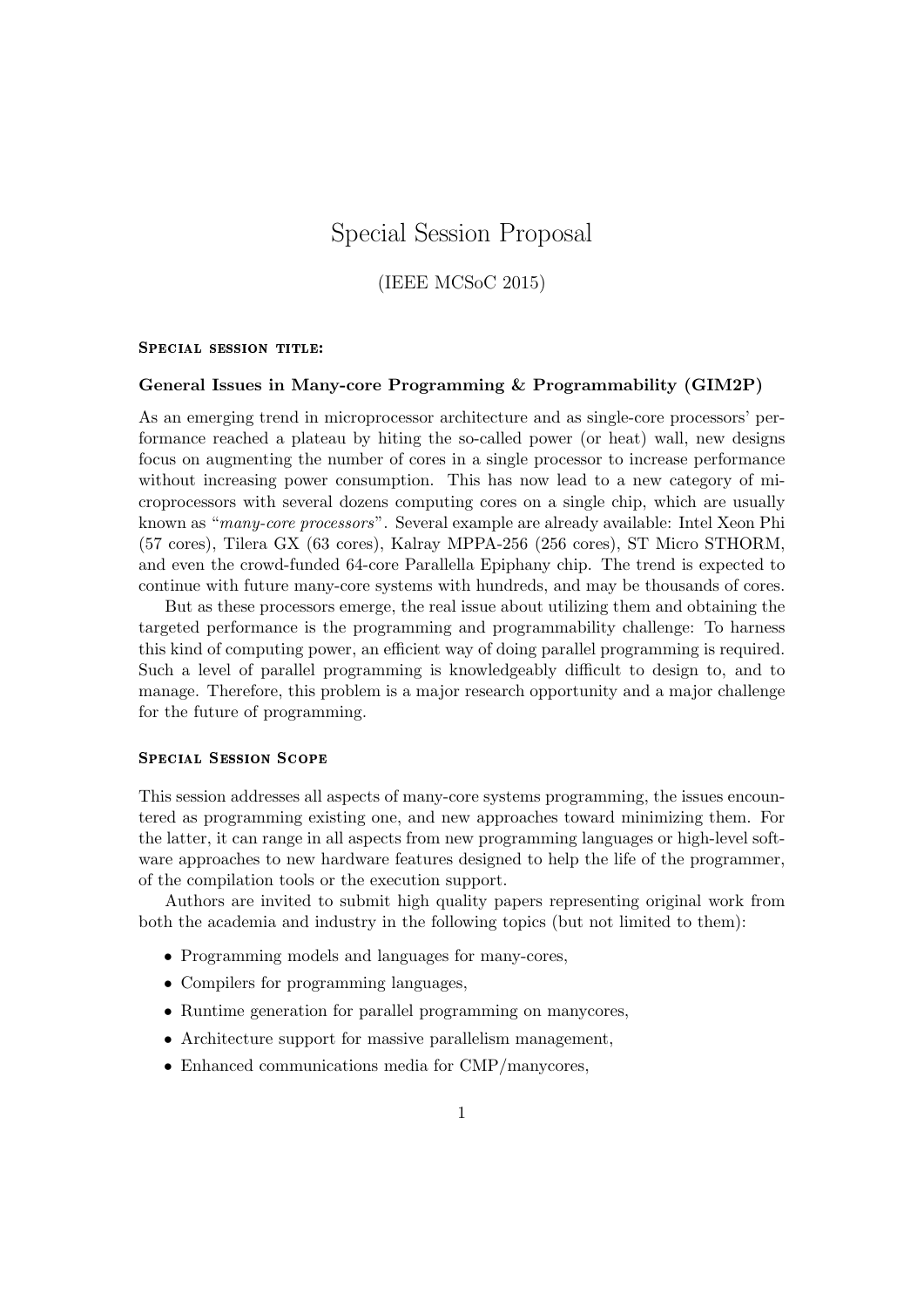- Shared memory, data consistency models and protocols,
- Security, cryptographic systems for manycores,
- New operating systems, or dedicated OS,
- User feedback on existing manycore architectures (experimenting with programming and identifying programmability and performance issues with many-cores).

# SESSION CHAIRS:

Stephane Louise, University Paris-Saclay, CEA List, France

Loic Cudennec, CEA List, France

Safae Damani, University of Bretagne-Sud, France

# Tentative Program Committee:

- Akram BEN AHMED, University of Aizu, Japan
- Jeronimo CASTRILLON, CFAED / TU Dresden, Germany
- Camille COTI, Université de Paris-Nord, France
- Loïc CUDENNEC, CEA, LIST, France
- Stephan DIESTELHORST, ARM Ltd; Cambridge, UK
- Aleksandar DRAGOJEVIC, Microsoft Research Cambridge, UK
- Daniel ETIEMBLE, Université de Paris-Sud, France
- José FLICH CARDO, Universidad Politécnica de Valencia, Spain
- Bernard GOOSSENS, Université de Perpignan, France
- Vincent GRAMOLI, NICTA / University of Sydney, Australia
- Stéphane LOUISE, CEA, LIST, France
- Vania MARANGOZOVA-MARTIN, Université Joseph-Fourier Grenoble, France
- Marco MATTAVELLI, EPFL, Lausanne, Switzerland
- Maximilian ODENDAHL, Silexica / RWTH Aachen University, Germany
- Eric PETIT, Université de Versailles Saint Quentin-en-Yvelines, France
- Antoniu POP, University of Manchester, UK
- Jason RIEDY, Georgia Institute of Technology, USA
- $\bullet$  Etienne RIVIERE, Université de Neuchâtel, Switzerland
- Thomas ROPARS, EPFL, Lausanne, Switzerland
- Martha Johanna SEPULVEDA, INRIA, Ecole Centrale de Lyon, France ´
- Osamu TATEBE, AIST / University of Tsukuba, Japan